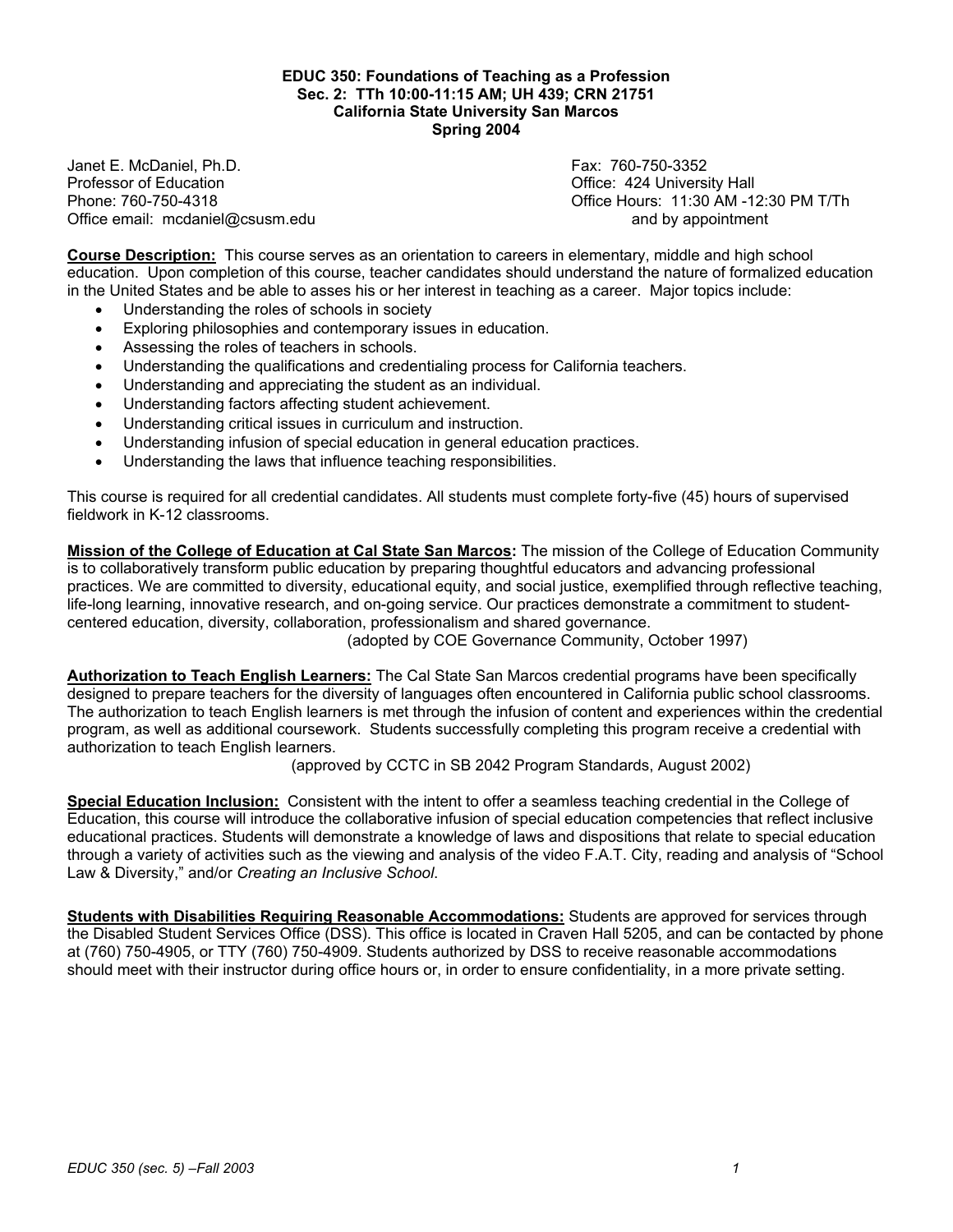**College of Education Attendance Policy:** Due to the dynamic and interactive nature of courses in the College of Education, all students are expected to attend all classes and participate actively. Absences and late arrivals/early departures will affect the final grade. A minimum grade of C+ is required in Educ 350 to qualify as prerequisite for admission to the Cal State San Marcos teacher credential program. COE attendance policy states, "At a minimum, students must attend 80% of class time, or s/he may not receive a passing grade for the course at the discretion of the instructor. Individual instructors may adopt more stringent attendance requirements." Should students have extenuating circumstances, please contact the instructor as soon as possible. In this section of Educ 350, the instructor has adopted this additional policy: If you miss three class sessions, you cannot receive a grade of A or A -; if you miss four class sessions, you cannot receive a grade of B+ or B.

**Credential Program Recommendations:** As one of several evaluation methods, Educ 350 course instructors are asked for feedback concerning credential candidates who are applying for programs at Cal State San Marcos. Keep in mind that your professionalism and hard work in this class not only affect your course grade, but also indicate your readiness for a credential program.

**Field Work:** In addition to in-class work, assigned readings and projects, students will participate in forty-five (45) hours of supervised fieldwork assignments in a variety of public school settings. Approximately half of your time should be spent in one teacher's classroom, and the remainder of the time should be distributed among other classrooms. A recommendation (usually from the classroom teacher where most of the fieldwork is done), as well as a Field Experience Recommendation Form with documented hours and teacher verification, are requirements for admission to the Cal State San Marcos Teacher Credentialing programs.

**Use of Technology:** Students are expected to demonstrate competency in the use of various forms of technology (i.e. word processing, electronic mail, iLEARN/WebCT, use of the Internet, and/or multimedia presentations). Specific requirements for course assignments with regard to technology are at the discretion of the instructor. Keep a digital copy of all assignments for use in your teaching portfolio. Details will be given in class.

**Teaching Performance Expectation (TPE) for EDUC 350**: A primary goal of Educ 350 is to begin the process of developing teacher candidates to become professional educators. The following TPE of the California Commission for Teacher Credentialing is expected to be met during this course:

## **TPE 12: Professional, Legal and Ethical Obligations**

Candidates are aware of their own personal values and biases and recognize ways in which these values and biases affect the teaching and learning of students. They resist racism and acts of intolerance. Candidates appropriately manage their professional time spent in teaching responsibilities to ensure that academic goals are met.

Candidates for a Teaching Credential understand and honor legal and professional obligations to protect the privacy, health, and safety of students, families, and other school professionals. They are aware of and act in accordance with ethical considerations and they model ethical behaviors for students. Candidates understand and honor all laws relating to professional misconduct and moral fitness.

## **Teaching Performance Assessment for Developing as a Professional Educator**

The successful completion of the personal philosophy assignment is a requirement for completion of this course and is a component of partially meeting the TPE described above. This statement will be used for assessment both in the course and at completion of the College of Education program. Retain an electronic copy of your statement for submission for your portfolio at the completion of your teacher education program.

**Class Discussions and Participation:** Students will engage in active learning each class session, and will be expected to actively participate.

- Do you participate in class discussions productively, sharing your knowledge and understandings?
- Do you interact productively with your peers, taking on a variety of roles (leader, follower, etc.)?
- Do you contribute appropriately to group work—do you "do your share"?
- Are you able to accept others' opinions?
- Are you supportive of others' ideas?
- Do you support your peers during their presentations?
- Can you monitor and adjust your participation to allow for others' ideas as well as your own to be heard?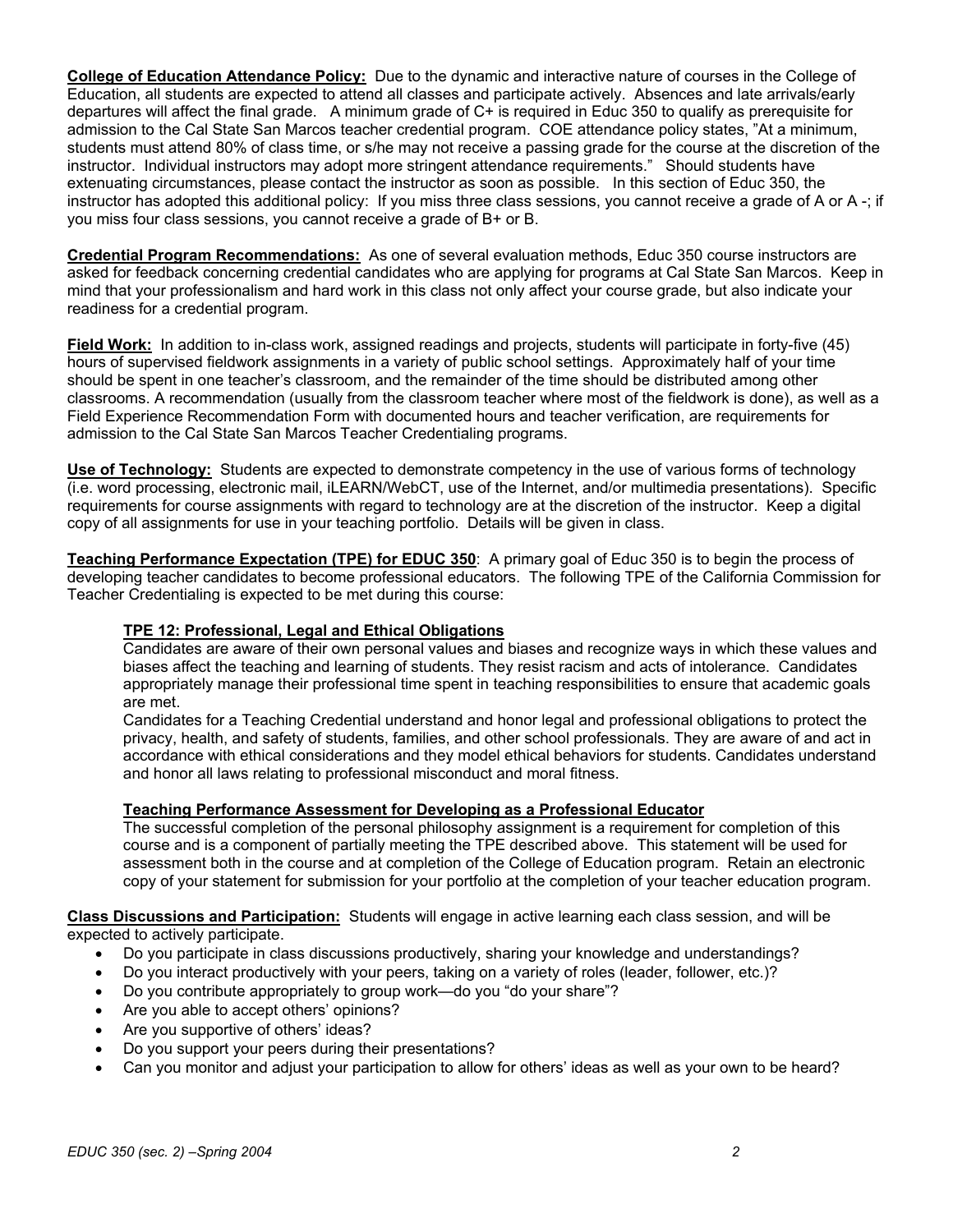**Course Requirements:** Teacher education is a professional preparation program. It is expected that students will come to class prepared to discuss the readings, submit required assignments, and participate in class activities. Students are expected to adhere to academic honesty and integrity, standards of dependability, confidentiality and writing achievement. Because it is important for teachers to be able to effectively communicate their ideas to students, parents, colleagues, and administrators, writing that is original, clear and error-free is a priority for the College of Education. It is expected that work will be turned in on time. Please discuss individual issues with the instructor. Points will be deducted if assignments are submitted late (10% penalty per day late; no credit will be awarded if the assignment is one week late).

#### **Required Texts:**

Armstrong D.G., Henson, K.T., and Savage, T.V. (2001). *Teaching Today.* Merrill Prentice Hall. Villa, R. A. and Thousand, J. S. (1995). *Creating an Inclusive School.* Alexandria, VA: Association for Supervision and Curriculum Development. (Chapters 1, 2, 3, p. 125-135 and 162-167)

#### **One of the Following "Choice Books":**

Codell,E. R. (2001). *Educating Esmé.* Chapel Hill, NC: Algonquin. Diver Stamnes, A. (1995). *Lives in the Balance.* Albany, NY: SUNY Press. Foster, M. (1997). *Black Teachers on Teaching*. New York: New Press. Jennings, K. (Ed.). (1994). *One Teacher in 10.* lOs Angeles: Alyson Books. Michie, G. (1999). *Holler If You Hear Me.* New York: Teachers College Press. Paley, V. G. (1993).*You Can't Say You Can't Play.* Cambridge, MA: Harvard Press. Perlstein, L. (2003). *Not Much Just Chillin': The Hidden Lives of Middle Schoolers.* New York: Farrar, Straud & Giroux.

#### **Assignments and grading:**

Interview of a teacher 10 points and the set of the set of the set of the set of the set of the set of the set of the set of the set of the set of the set of the set of the set of the set of the set of the set of the set o Details will be given in class. The written report is due on February 5.

#### Classroom observation reports 15 points 15 points 15 points 15 points 15 points 15 points 15 points 15 points 15 points 15 points 15 points 15 points 15 points 15 points 15 points 15 points 15 points 15 points 15 points 15

Using the classroom observation instrument provided in class, write up fifteen 30-minute observations in your field sites. Submit five of these on the dates on the course schedule.

#### Essay: First-hand Accounts of Teachers 10 points 10 points 10 points

Prepare a 3-page essay on the teacher(s) whose experiences were chronicled in your choice book. How did the teacher(s) in your book tell her/his/their story(ies)? How did the teacher(s) learn about the students and their needs? What did the teacher(s) do to address the students' needs? How did the teacher(s) find fulfillment in the career of teaching? How does the experience of the teacher(s) relate to the readings and discussions from your coursework this semester? You must make explicit connections to coursework, and you must relate the book to your own thinking about teaching. You and the others who read the same book will share your book to your classmates in a creative presentation.

#### School Law and Diversity 10 points 10 points 10 points 10 points 10 points 10 points 10 points 10 points 10 points 10 points 10 points 10 points 10 points 10 points 10 points 10 points 10 points 10 points 10 points 10 poin

Details will be given in class.

#### Contemporary issues research 15 points and the contemporary issues research 15 points and 15 points of the contemporary issues research 15 points and 15 points of the contemporary issues research 15 points and 15 points of

Choose (1) an issue that interests you (from the topics given to you by the instructor) and (2) a partner with whom to work. Research the issue and prepare an oral report to share in class. The report should describe and analyze the issue. Reports to the class will be spaced out over the class periods during the second half of the semester. When you present your research orally, provide a one-page summary and a reference list for your classmates.